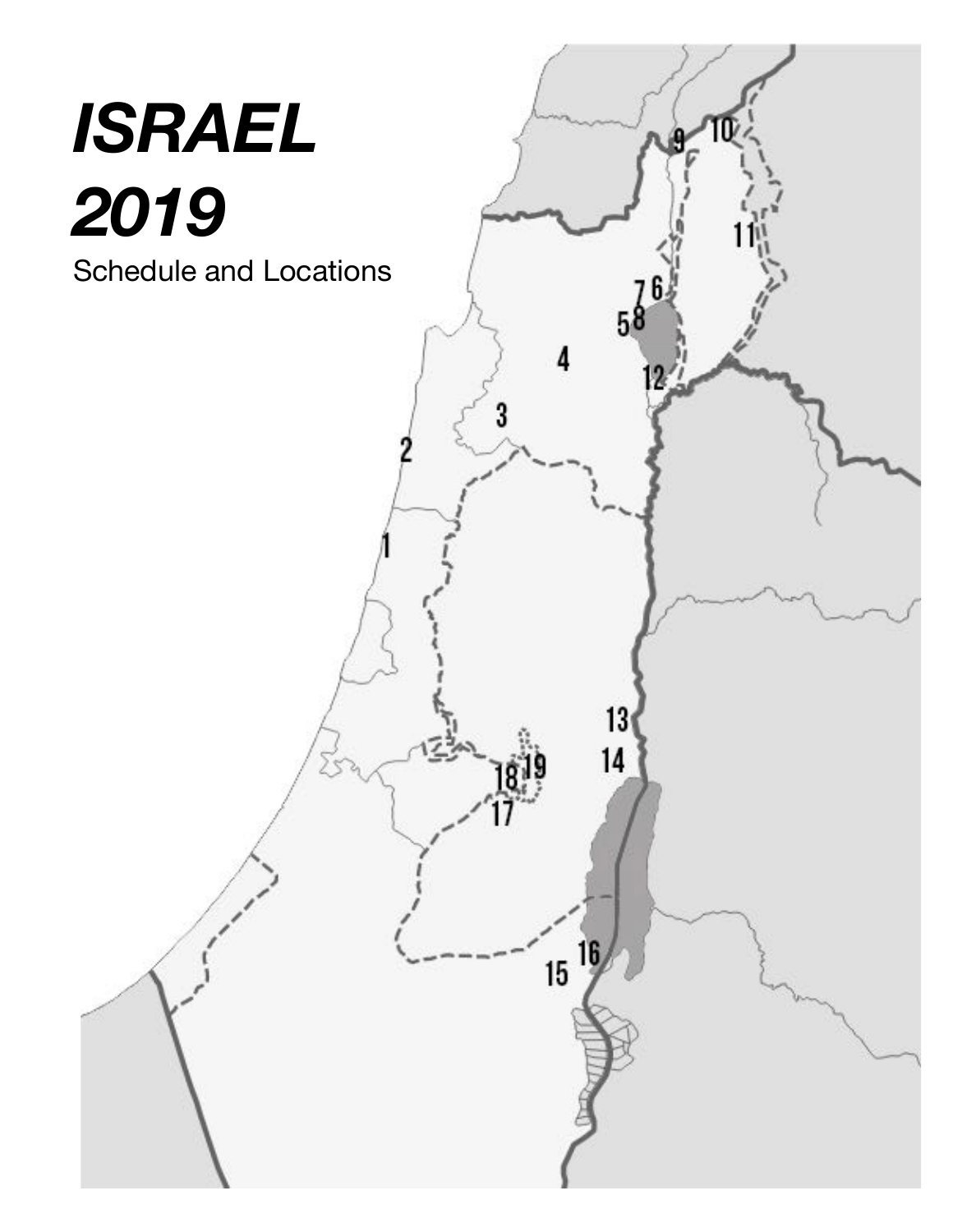Tues, Feb 19 Leave USA

#### Wed, Feb 20

**1)** Once you arrive, you be welcomed at the Tel Aviv airport by our representative and transferred to your hotel in Netanya to enjoy dinner and overnight.

## Thurs, Feb 21

**2)** Visit the Roman Aqueduct and Theatre at Caesarea, a center of early Christianity (Acts 10) and where Paul was imprisoned for two years (Acts 23:33). View Mount Carmel and recall Elijah's dramatic victory over the prophets of Baal (I Kings 18).

**3)** Follow an ancient caravan route through the Jezreel Valley to Tel Megiddo, an exciting archeological dig with layers of twenty different cities, all built on top of each other.

**4)** Conclude your day in Nazareth, Jesus' boyhood home (Matt. 2:23).

### Fri, Feb 22

**5)** Pass through the Valley of the Doves and see Mount Arbel (Isaiah 9:2) on your way towards the Sea of Galilee. This was a major pathway in the time of Christ. He and his disciples passed through this valley as they walked through the Galilee. In Magdala, once home to Mary Magdalene (Luke 8:1‐3), visit a recently discovered first‐century synagogue. Enjoy lunch together before crossing the waters of the Sea of Galilee on a very special boat ride, complete with an onboard worship service.

**6)** At Kibbutz Nof Ginosar, see the 2,000‐year‐old "Ancient Boat," a rare example of the kind of boat in which Jesus might have sailed.

**7)** Visit Capernaum, the center of Jesus' ministry in the Galilee, and visit the synagogue built on the site where Jesus taught (Matt. 4:13, 23). On the Mount of Beatitudes, contemplate the text of the Sermon on the Mount that Jesus preached there (Matt. 5‐7).

**8)** Explore the Church of the Fish and the Loaves at Tabgha, traditional site of the feeding of the 5,000 (Luke 9:10‐17).

### Sat, Feb 23

**9)** At the ruins of Tel Dan, see the altar built by King Jeroboam I (I Kings 12:25‐30) and learn about where the "House of David" fragment from the First Temple Period was discovered.

**10)** Continue on to Caesarea Philippi, where Peter told the Lord, "You are the Messiah, the Son of the Living God!" (Matt.16: 16).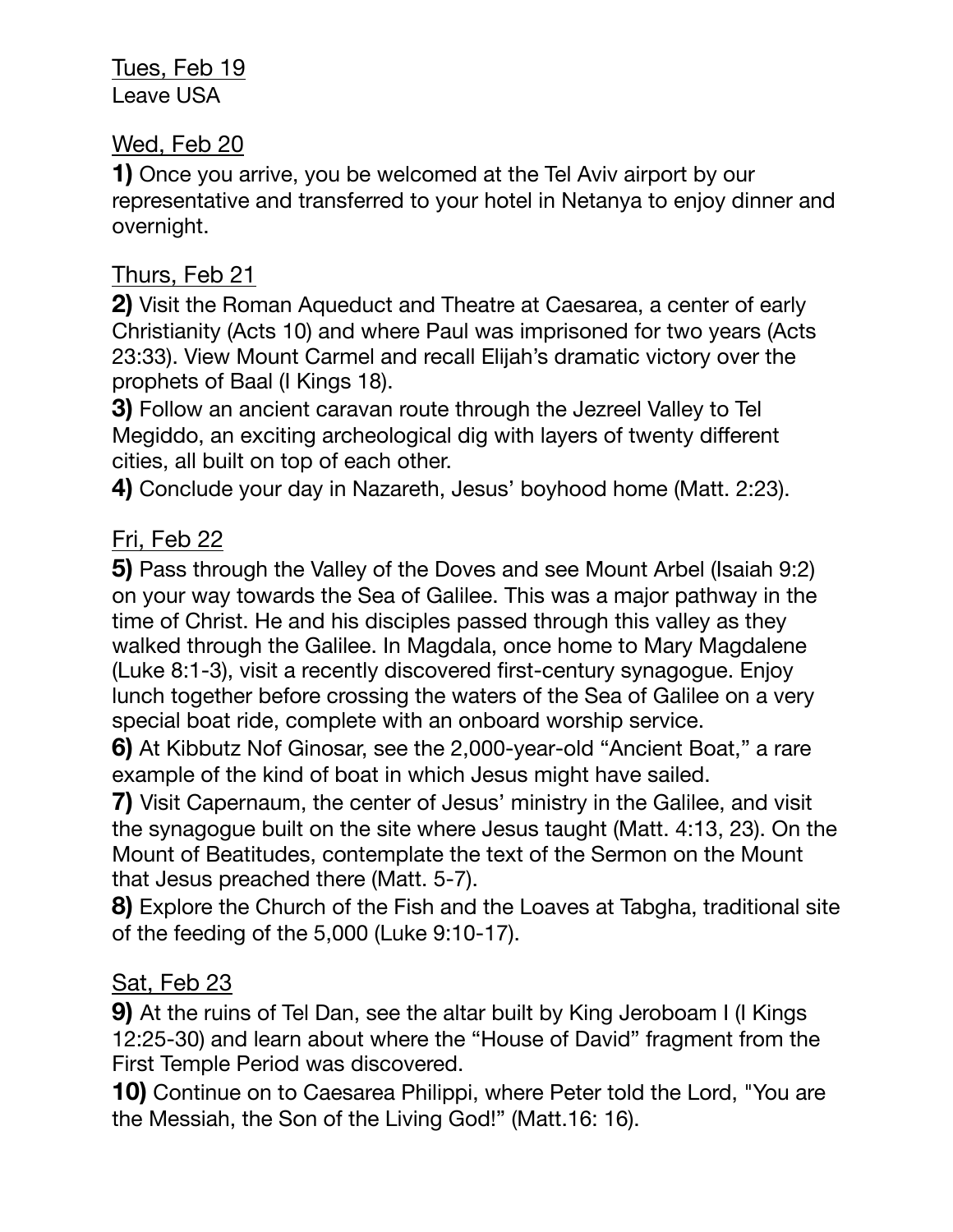**11)** A scenic drive along the Golan Heights will give you some beautiful views of Syria and Jordan, as well as, Israel.

**12)** Remember your baptism at the Yardenit Baptismal site, where the Jordan River exits the Sea of Galilee on its journey southward (Matt. 3).

#### Sun, Feb 24

**13)** Head to Jericho to visit the ruins of the ancient city Joshua conquered (Josh. 6:20). Off in the distance, you can see the traditional site of the Temptation of Jesus (Matt. 4:1).

**14)** Stop in Qumran, where the Dead Sea Scrolls were discovered in 1947 by a Bedouin shepherd.

**15)** Enjoy a visit to Masada, the spectacular mountaintop fortress built by Herod that later became the final tragic stronghold of the Jewish rebellion against the Romans. Ride the cable car to the top to explore the fortress and look down upon the remains of the Roman camps and siege ramp below.

**16)** On the way to Jerusalem, stop at the shores of the Dead Sea, the lowest spot on earth, for an opportunity to take a quick dip in the mineral‐ laden waters.

# Mon, Feb 25

**17)** In Bethlehem, gaze out over Shepherd's Field and visit the cave revered as Jesus' birthplace (Luke 2:1‐20). Visit the Church of the Nativity, built above the cave and considered the world's oldest functioning church (Luke 2).

**18)** In Jerusalem, visit Yad Vashem, Israel's Holocaust Memorial, with its poignant exhibits honoring the lives lost during the Holocaust. Explore the Israel Museum and its First Century Model of the City of Jerusalem. Another highlight is the museum's Shrine of the Book exhibit showcasing the Dead Sea Scroll book of Isaiah.

# Tues, Feb 26

**19)** Stand on the Mount of Olives for a remarkable view of Jerusalem (the Golden City); Jesus stood here before ascending into heaven forty days after His resurrection (Acts 1:9‐12).

**18)** In the Kidron Valley across from the walls of Jerusalem, pray as Jesus did in the Garden of Gethsemane (Matt. 26:36). Continue to Mount Zion to visit the House of the High Priest Caiaphas, where Jesus was questioned the night of His betrayal (Matt. 26:57). Recall the events of the Last Supper as you visit the traditional location of the Upper Room (Mark 14:12‐26). Spend time in prayer at the Western Wall (the only remnant of the Second Temple of Jerusalem) and sit on the Teaching Steps where Jesus taught.